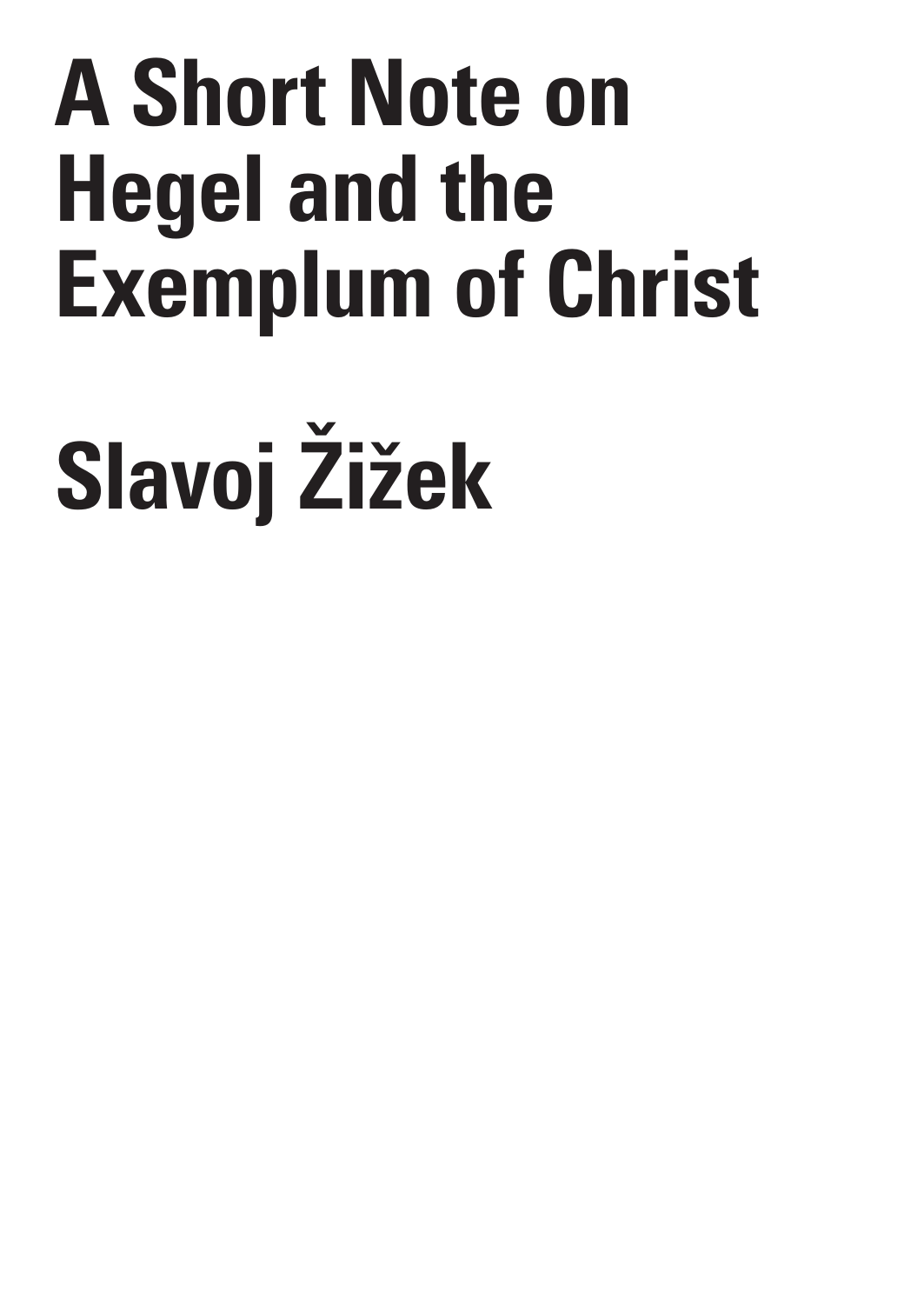**Abstract:** This article introduces a new element in the dialectical relationship between the concept and its examples. This new element, that is the third, is the *exemplum*, which is opposed to what we commonly understand by an example.

This is done through Hegel's reading of Christ and Christianity. In doing so, this work attempts to affirm the relevance of Hegel in our epoch.

**Keywords:** Hegel, Christ, God, Christianity, exemplum.

To properly grasp the dialectical relationship between a concept and its examples, a third term has to be introduced, that of *exemplum* as opposed to simple example. Examples are empirical events or things which illustrate a universal notion, and because of the complex texture of reality they never fully fit the simplicity of a notion; exemplum is a fictional singularity which directly gives body to the concept in its purity. Pierre Bayard recently articulated this notion of exemplum<sup>1</sup> apropos its three examples. First, there is nicely-provocative case of Hannah Arendt's thesis of the "banality of evil" illustrates by Adolph Eichmann. Bayard demonstrates that, although Arendt proposed a relevant concept, the reality of Eichmann doesn't fit it: the real Eichmann was far from a non-thinking bureaucrat just following orders, he was a fanatical anti-Semite fully aware of what he was doing – he just played a figure of the banality of evil for the court in Israel.

Another Bayard's very pertinent example is the case of Kitty Genovese who was murdered in front of her apartment block in Queens at 3 AM in 1964: the murderer tracked her and stubbed her by a knife for over half an hour, her desperate cries for help were heard all around, but although at least 38 neighbours turned on their lights and observed the event, not even one called the police, a simple anonymous act which would have saved her life… This event found a wide echo, books were written about it and researches confirmed the thesis that people didn't call the police because they were aware that others are also looking, so they counted that another guy will do it. Repeated experiments proved that the more people witness a traumatic event (fire, crime…), the less probability there is that one of them will call the police… Looking into the original data, Bayard shows that the reality of Kitty Genovese's murder didn't fit the popular description: there were maximum 3 observers, and even these three didn't see anything clearly, plus one of them *did* call the police. We get here another case of how an exemplum is imagined in order to illustrate a thesis which is in itself correct and important. Bayard argues that this fiction predominated over facts because it served perfectly as an apologue with a moral lesson which makes us (the public) feel well: we are disgusted by the story, presupposing that if we were

U E / Volume 8

Issue 2

C R  $\mathbf{I}$ S I S & C R I T  $\mathbf{I}$ Q

433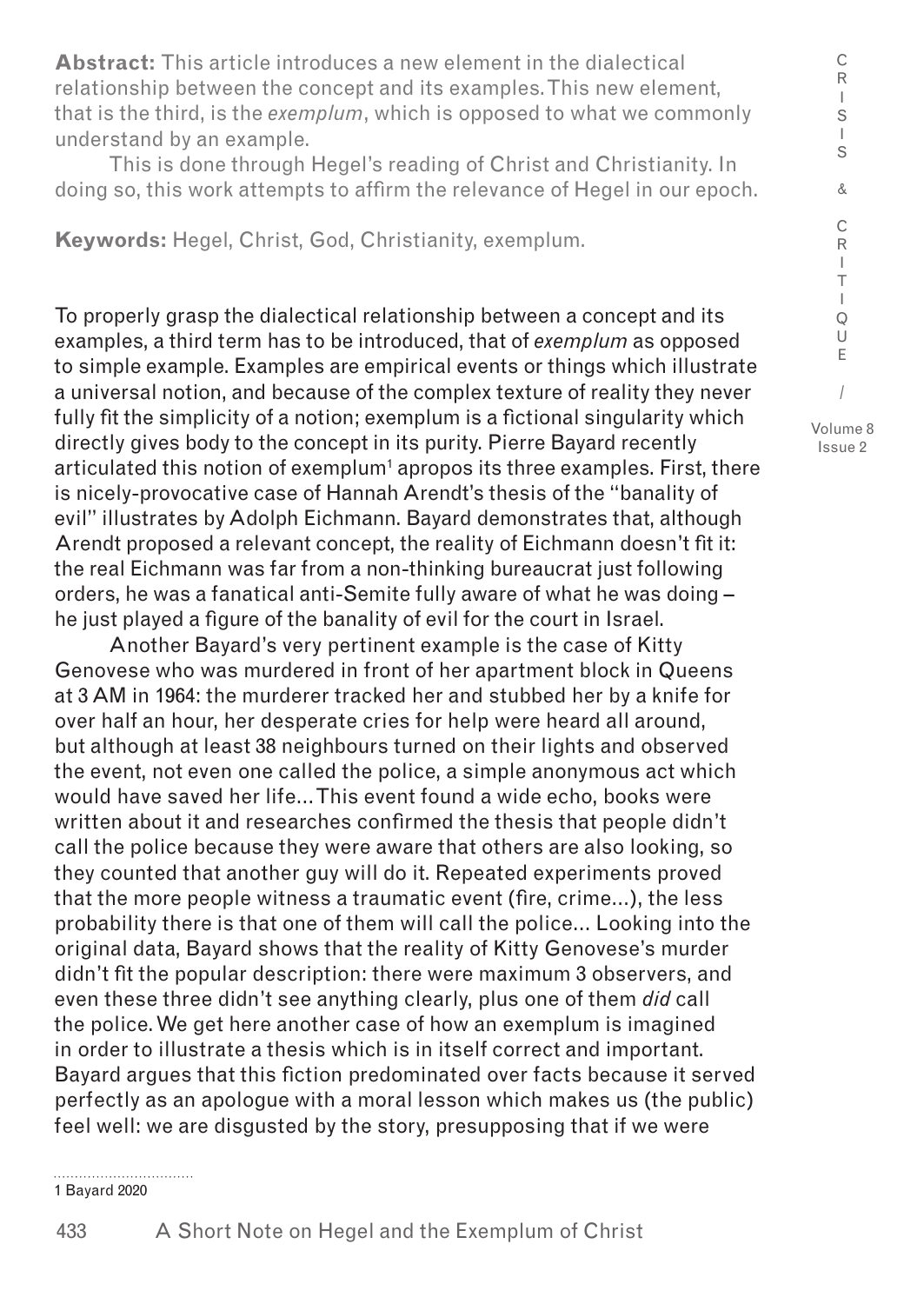among the observers we would definitely called the police. - Bayard's final example case is the mass panic caused by Orson Welles's performance of *The War of the Worlds* as a radio show: here also, the reality (millions taking the radio fiction as truth and escaping home) is far from truth.

In *Capital I*, Marx often uses an imagined exemplum to illustrate the exchange between a worker and a capitalist or the process of the circulation of the capital. Here is his famous description of how, when a capitalist and a worker depart after signing a work contract, the signature causes "a change in the physiognomy of our dramatis personae": "He, who before was the money-owner, now strides in front as capitalist; the possessor of labourpower follows as his labourer. The one with an air of importance, smirking, intent on business; the other, timid and holding back, like one who is bringing his own hide to market and has nothing to expect but  $-$  a hiding."<sup>2</sup> Such cases are imagined cases of a "pure" situation which cannot ever take place in the thick texture of reality where different moments reproduce themselves in different rhythms which cannot directly follow demands of the market (working force needs decades to reproduce itself, etc.). The paradox of exemplum is thus that, although it is empirically a fiction (it never "really happened exactly like that"), it is in some sense "closer to truth" since it perfectly renders (gives body to) the inner notional structure of a phenomenon – yet another way to understand Lacan's claim that truth has the structure of a fiction. We thus have to distinguish between the fiction of exemplum which illustrates the abstract notional truth and the fiction which enables the capital to function and reproduce itself in reality.

It is easy to see how this distinction between example and exemplum perfectly exemplifies the Hegelian triad of the universal, the particular, and the individual: the universal is the abstract notion, particularities are its (always imperfect) examples, and the individual is exemplum, a singularity in which the domain of contingent reality unites with the universal. It is thus not enough to insist that universality is always mediated by its particular examples; one should add to this multiplicity of examples the exemplum in which a universality returns to itself.

Is the ultimate exemplum not Christ himself? We, ordinary humans, are imperfect examples of God, made in his image, while Christ is (for us, materialists, at least) a fiction and as such the exemplum in which the divine universality returns to itself. Among the Christian theologians, Martin Luther came closest to this when he deployed how only the limit-experience of our utter impotence and incapacity to fulfil god's commandments, the experience which compels us to accept that we have no free will, can bring us to true faith – here is Frank Ruda's concise description of this paradox:3

.............................. 2 Marx 1999

3 Ruda 2016

R I S I S & C R I T I Q U E / Volume 8 Issue 2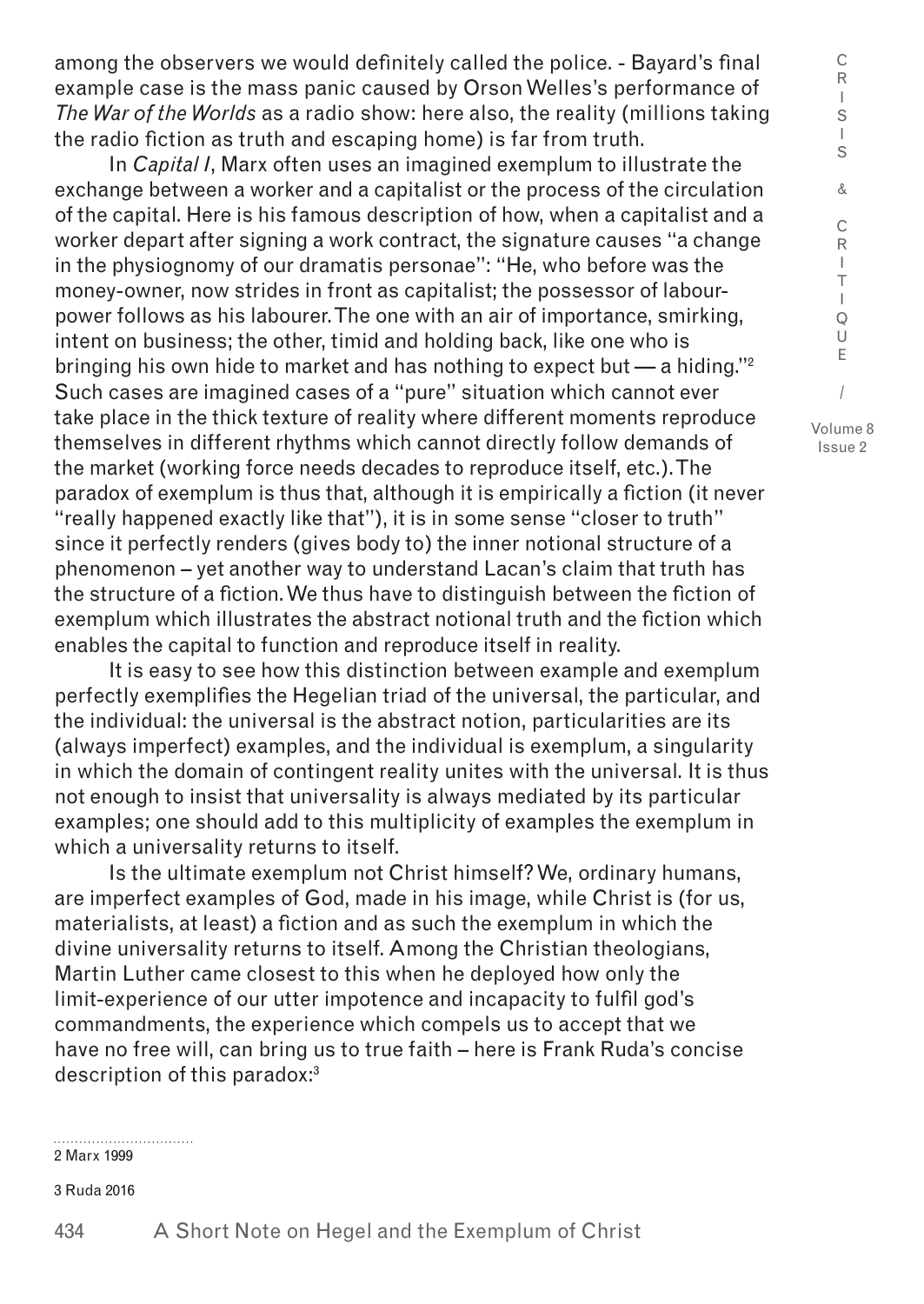"God has willed what he willed for eternity, "even before the foundation of the world." For this reason, his "love… and hatred [are] eternal, being prior to the creation of the world." This is why there is predestination. This is also why his commandments cannot be fulfilled by us if he does or did not will it so. They exist for us in order to allow us to have the "undeniable experience of how incapable" we are. The law thus generates knowledge of one's own incapacity and impotence, of "how great weakness there is." Commandments produce knowledge of the fact that there is no free will."4

The first thing to note here is the superego-dimension of divine commandments: for Freud, superego is a commandment coming from an obscene agent who bombards us with it with the aim to make visible our failure to comply with it – the one who enjoys here is the Other (God), and it sadistically enjoys our failure. This convoluted structure of an injunction which is fulfilled when we fail to meet it accounts for the paradox of superego noted by Freud: the more we obey the superego commandment the more we feel guilty. This paradox holds also when we follow Lacan and read superego as an injunction to enjoy: enjoyment is an impossible-real, we cannot ever fully attain it, and this failure makes us feel guilty. (Another paradox is at work here: enjoyment as an impossiblereal means that we cannot ever attain it AND that we cannot ever get rid of it since our very attempts to get rid of it generate a surplus-enjoyment of their own).

The implicit lesson of Luther is that we should not be afraid to apply this notion of superego to God himself and to how he relates to us, humans. God not only imposes on us commandments (he knows) we are unable to fulfil, he imposes on us these commandments not in order to really test us, not with the hope that we will maybe succeed in following the commandments, but precisely in order to bring us to despair, to make us aware of our failure – and here, at this point only, we reach the limit of Christianity proper: this awareness of our utter impotence is the act of freedom, it changes everything. It is because of our freedom that the experience of our impotence drives us to despair: without freedom, we would simply accept that we are an unfree cog in the divine machinery. (If, on the contrary, we would find in ourselves the strength to meet the challenge and to act according to divine commandments, this would also not mean that we are free but simply that the ability to act according to divine commandments is part of our nature, of our natural dispositions and potentials.) For this insight into our despair and utter impotence, Christ is not needed – it is just the omnipotent hidden God versus us:

4 Ibid., p.31-2

I T  $\mathbf{I}$ Q U E / Volume 8

Issue 2

C R  $\mathbf{I}$ S I S & C R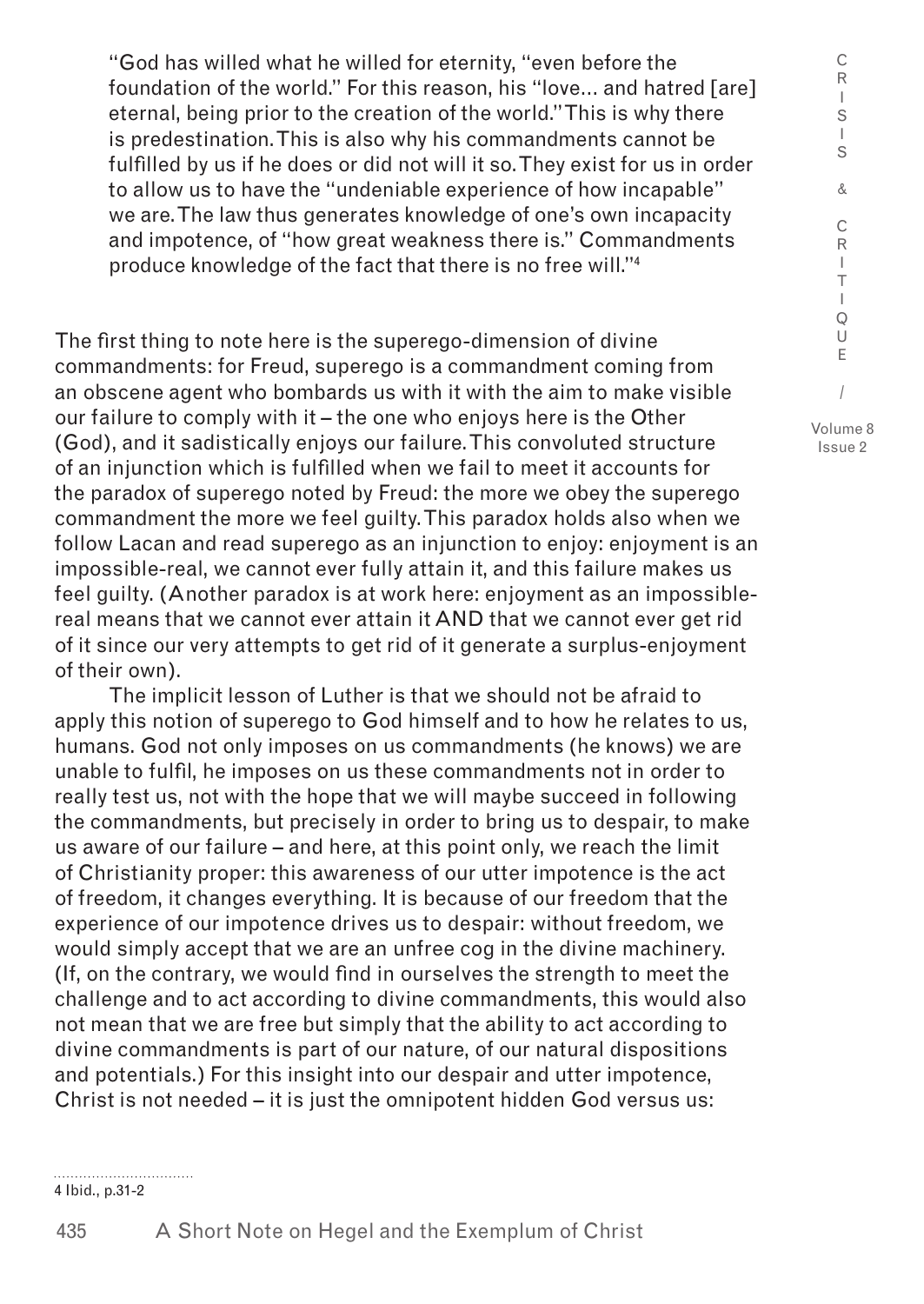"The affirmation of the fact that there is no common measure that relates God and mankind — there is no human-divine relationship. Erasmus falsely assumes that there is a continuity between man and God and thereby also confuses 'God preached and God hidden.' It is precisely this distinction (in Hegelian terms, that between God for us and God in itself) that needs to be taken into account. God is not his Word. The Word is God revealed to mankind. To think God, one needs to avoid the temptation of fusing revelation (the Word, Christ) and God as such"5

Here, however, we have to introduce a key Hegelian twist: if "there is a radical gap, a difference different from all other differences, that separates the revealed God (Scripture) and God in himself (the hidden or 'naked' God),"<sup>6</sup> then this gap is not just the gap between God-in-itself and how God appears to us, it is also a gap in God itself - the fact that god appears is an event which deeply affects god's identity. There is no human-divine relationship – but *this non-relationship exists as such, in the figure of Christ*, God who is a human being. In other words, Christ is not a figure of mediation between god and man, a proof that god relates to man with loving care; what happens with Christ is that the nonrelationship between god and man is transposed into god itself – the gap that separates man from god is asserted as immanent to god. Everything changes with this move: the one who experiences utter despair (expressed in his "Father, why have you abandoned me?") is god (the son) himself, Christ dying on the cross, and through my belief in Christ I identify with god in my very despair. Identity with god is not achieved through some sublime spiritual elevation but only in the passage through utter despair, by way of transposing our own incapacity and impotence to God himself. When this happens, God the father is no longer an obscene superego agent, and the abyss of utter despair turns out to be the other face of my radical freedom. We should never forget that, in Luther's vision, an individual is thrown into despair when he experiences his impotence and inability to obey god's commandments, not to do some impossibly difficult task (in Paradise already, Adam and Eve ate the prohibited apple) – and is freedom not precisely the freedom *not* to obey commandments?

The unique role of Christ is something that escapes mysticism even at its best, which means, of course, Meister Eckhart. Eckhart was on the right track when he said that he'd rather go to hell with Jesus than to heaven without – but his ultimate horizon of the mystical unity of man and god as the abyssal Oneness in which man and God as separate entities disappear prevents him from drawing all the consequences from his

5 Ibid., p.32

6 Ibid., p.33

R  $\mathbf{I}$ S I S & C R I T  $\mathbf{I}$ Q U E / Volume 8

Issue 2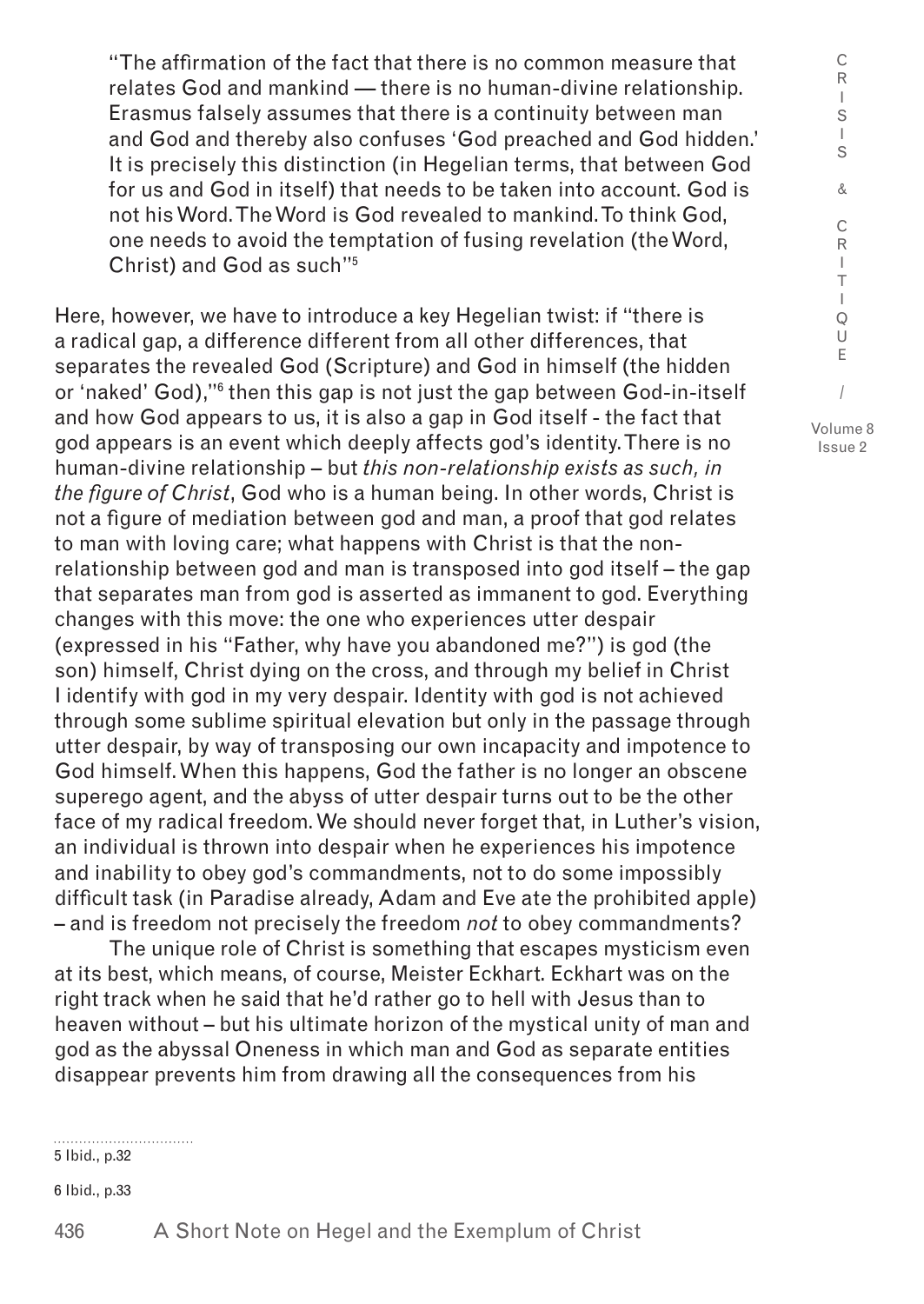insight. Let us quote extensively from Eckhart's Sermon 87 ("Blessed are the poor in spirit") which focuses on what does true "poverty" amounts to:

"as long as aa man still somehow has the will to fulfil the very dear will of God, that man does not have the poverty we are talking about for this man still wills to satisfy God's will, and this is not true poverty. For, if a man has true poverty, then he must be as free of his own will now, as a creature, as he was before he was created. For I am telling you by the eternal truth, as long as you have the will to fulfill God's will and are longing for eternity and for God, you are not truly poor. For only one who wills nothing and desires nothing is a poor man. /…/ Therefore, we say that a man should be so poor that he neither is nor has a place in which God could accomplish his work. If this man still holds such a place within him, then he still clings to duality. I pray to God that he rids me of God; for my essential being is above God insofar as we comprehend God to be the origin of all creatures. In that divine background of which we speak, where God is above all beings and all duality, there I was myself, I willed myself and I knew myself, in order to create my present human form. And therefore, I am my own source according to my timeless being, but not according to my becoming which is temporal. Therefore, I am unborn, and, in the same way as I have never been born, I shall never die. What I am according to my birth will die and be annihilated; since it is mortal it must decompose in time. In my eternal birth all things were born and I was the source of myself and of all things; and if I had so willed there would be neither I nor any things; but if I were not, then God would not be, for I am the cause of God's existence; if I were not, God would not be God. However, it is not necessary to know that."7

Eckhart relies here on the distinction between me as creature, part of the realm of creatures with God (the origin of all creatures) at its top, and between the eternal impersonal I that is one with God beyond all creaturely life ("as I stand empty of my own will, of God, of God's will, and of all His works and of God Himself, there I am above all creatures, I am neither God nor creature, rather I am that I was and will remain, now and forever."8 ) But this distinction is not enough to really account for Eckhart's own claim that it is better to be in Hell with Christ than in Heaven without Christ.

One has to be precise here – Eckhart does not talk about Christ but about God: "ich will lieber in der helle sin und daz ich got habe, denne in dem himelriche und daz ich got nit enhabe" ("I would rather be in hell and

7 Eckhart

8 Ibid.

437 A Short Note on Hegel and the Exemplum of Christ

I S I S & C R I T  $\mathbf{I}$ Q U E / Volume 8 Issue 2

C R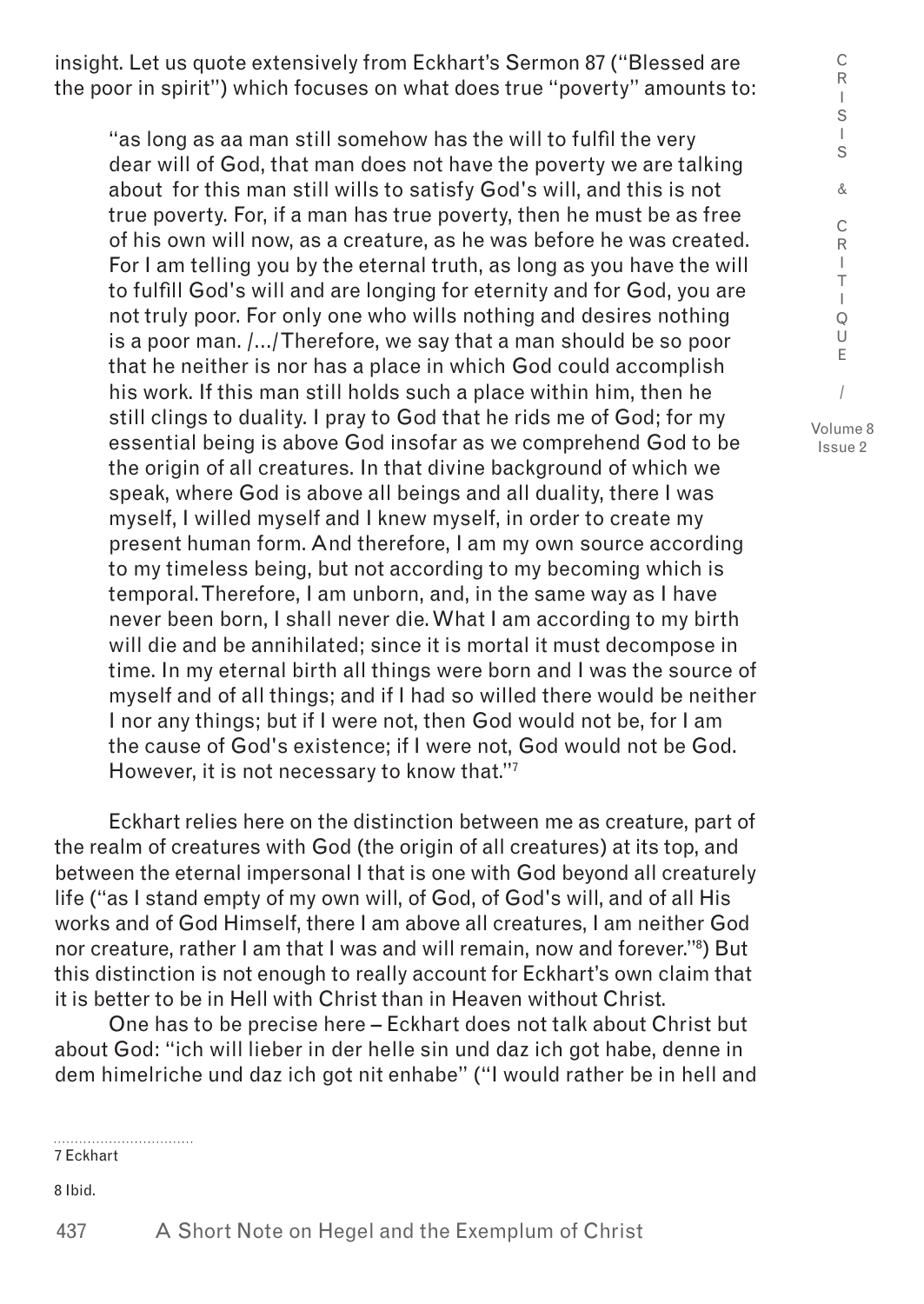have God than be in the kingdom of heaven and not have God.")<sup>9</sup> It is my contention that one should replace here "God" with "Christ": one cannot be without God in Heaven because God IS Heaven, and the only way God can be in Hell is in the figure of Christ. The reason we have to replace "God" with "Christ" is thus simply that this is the only way to make Eckhart's proposition meaningful in a Christian sense. (We have here a nice example of how a misquote is closer to truth than the original.) Or, to go even a step further: not only is a world without God Hell, but God without Christ (i.e., God in his separation from man) is Devil himself. The difference between God and Devil is thus that of a parallax: they are one and the same entity, just viewed from a different perspective. Devil is God perceived as a superego authority, as a Master enacting his caprices.

The mystical unity of my I and God in which we both dissolve is beyond Heaven and Hell, there is even no proper place for Christ in it, it is the void of eternity. Insofar as we nonetheless define Heaven as the bliss of eternity in which I am fully one with God, then Christ as an embodied individual, as a God who is simultaneously a mortal creature (dying on the Cross), definitely belongs to the domain of Hell. In their "Engel," Rammstein describe in simple but touching terms the sadness and horror of angels who dwell in Heaven – here is the first strophe of the song:

"Who in their lifetime is good on Earth Will become an angel after death You look to the sky and ask Why can't you see them Only once the clouds have gone to sleep Can you see us in the sky We are afraid and alone Because God knows I don't want to be an angel"

Angels are afraid and alone in Heaven, sad because there is no love up there – maybe the deadly-suffocating love of God which is a mask of His indifference. God-the-Father knows I don't want to be an angel, but He keeps me there. Love comes only through Christ, and Christ's place is in Hell where life is, where passions divide us. And there is a step further to be made here: if, in order to reach the abyss of the Void, I have to get rid of God himself as the supreme creature, the only place to do it is Hell where God is by definition absent. To step out of the realm of creatures one has to descent to the lowest level of creaturely life which is Hell.

In his provocative claim, Eckhart doesn't only imagine where to be with or without Christ, he proposes a real choice we have to make, the choice between God and Christ, and it is the choice between Heaven and Hell. Rimbaud wrote in his *A season in Hell*: "I believe I am in Hell,

9 Ibid.

 $\mathbf{I}$ S I S & C R I T  $\mathbf{I}$ Q U E / Volume 8 Issue 2

C R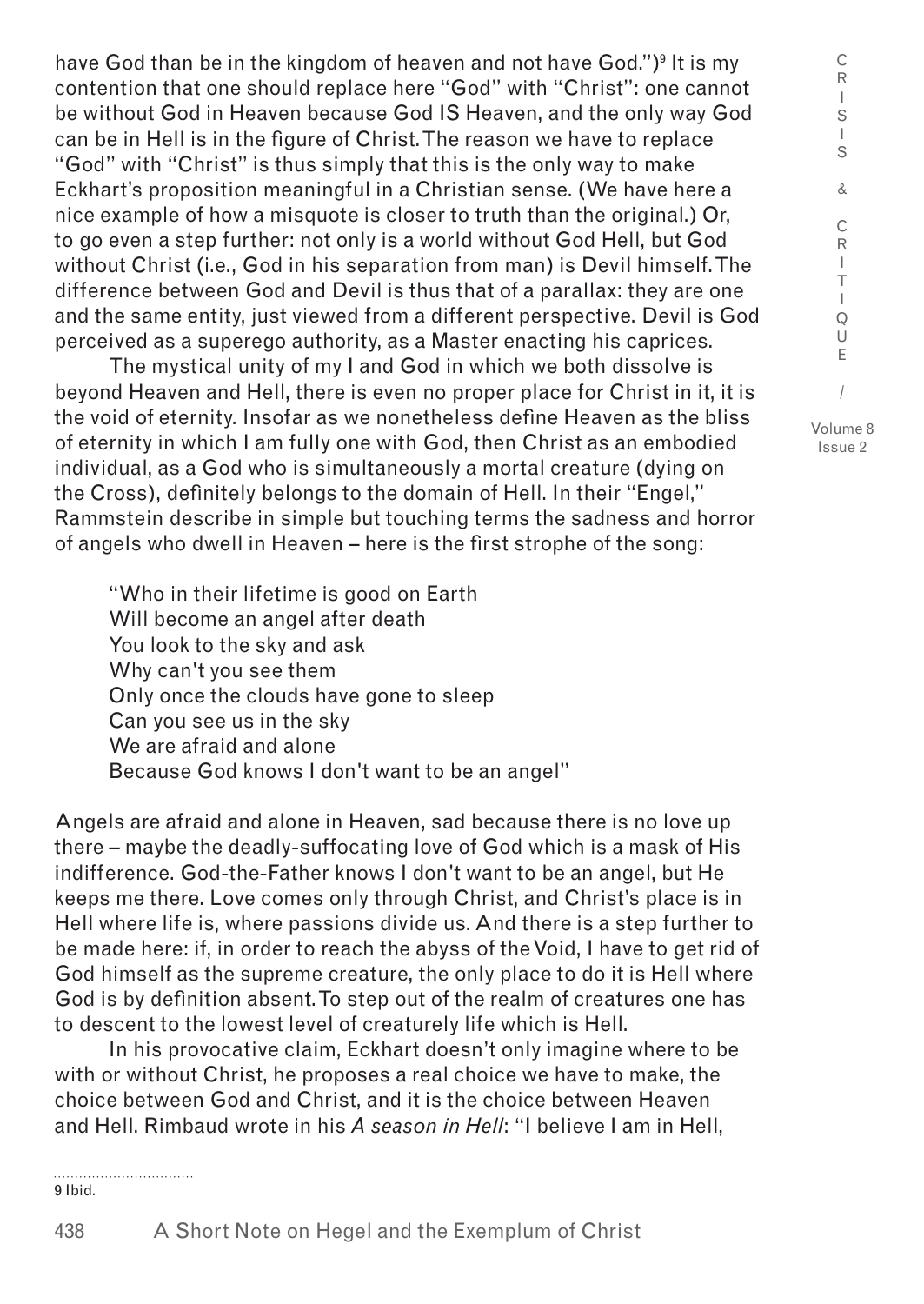therefore I am." One has to take this claim in its full Cartesian sense: only in Hell can I exist as a singular unique I, a finite creature which is nonetheless able to separate itself from the cosmic order of creatures and step into the primordial Void.

Eckhart progresses from the temporal order of creatures to the primordial abyss of eternity, but he avoid the key question: how do creatures arise from this primordial abyss? Not "how can we reach eternity from our temporal finite being?" but: "How can eternity itself descend into temporal finite existence?" The only answer is that, as Schelling saw it, eternity is the ultimate prison, a suffocating closure, and it is only the fall into creaturely life which introduces Opening into human (and even divine) experience. This point was made very clearly by G.K.Chesterton: "Love desires personality; therefore love desires division. It is the instinct of Christianity to be glad that God has broken the universe into little pieces /…/. Christianity is a sword which separates and sets free. No other philosophy makes God actually rejoice in the separation of the universe into living souls."<sup>10</sup>

And Chesterton is fully aware that it is not enough for God to separate man from Himself so that mankind will love Him – this separation HAS to be reflected back into God Himself, so that God is abandoned BY HIMSELF: "let the atheists themselves choose a god. They will find only one divinity who ever uttered their isolation; only one religion in which God seemed for an instant to be an atheist."11

In the standard form of atheism, emancipated humans stop believing in God; in Christianity, God dies *for himself* - in his "Father, why have you abandoned me?", Christ himself commits what is for a Christian the ultimate sin: he wavers in his Faith. And, again, this is what eludes Eckhart: for him, God "dies for himself" in the sense that God as the supreme Being, as the origin of all creaturely life, also disappears when a human being reaches its utmost poverty – at this zero-point, man and God become indistinguishable, the abyssal One. For Chesterton, however, the ultimate mystery of Christianity is the exact opposite, the DIVISION of man from God which is transposed into God himself in the figure of Christ.<sup>12</sup>

Here we finally reach the ultimate paradox of Luther's theology: how does the divine self-division affect the relationship between freedom and Predestination? Predestination is not an objective fact but a matter of choice, of our own unconscious choice which precedes our temporal existence: "This peculiar kind of choice to which we are condemned is structurally analogous to what Freud calls 'the choice of neurosis' — a choice that is peculiarly 'independent of experiences'. This means that

10 Chesterton 1995, p.139

11 Ibid., p.145

<sup>12</sup> See Žižek 2000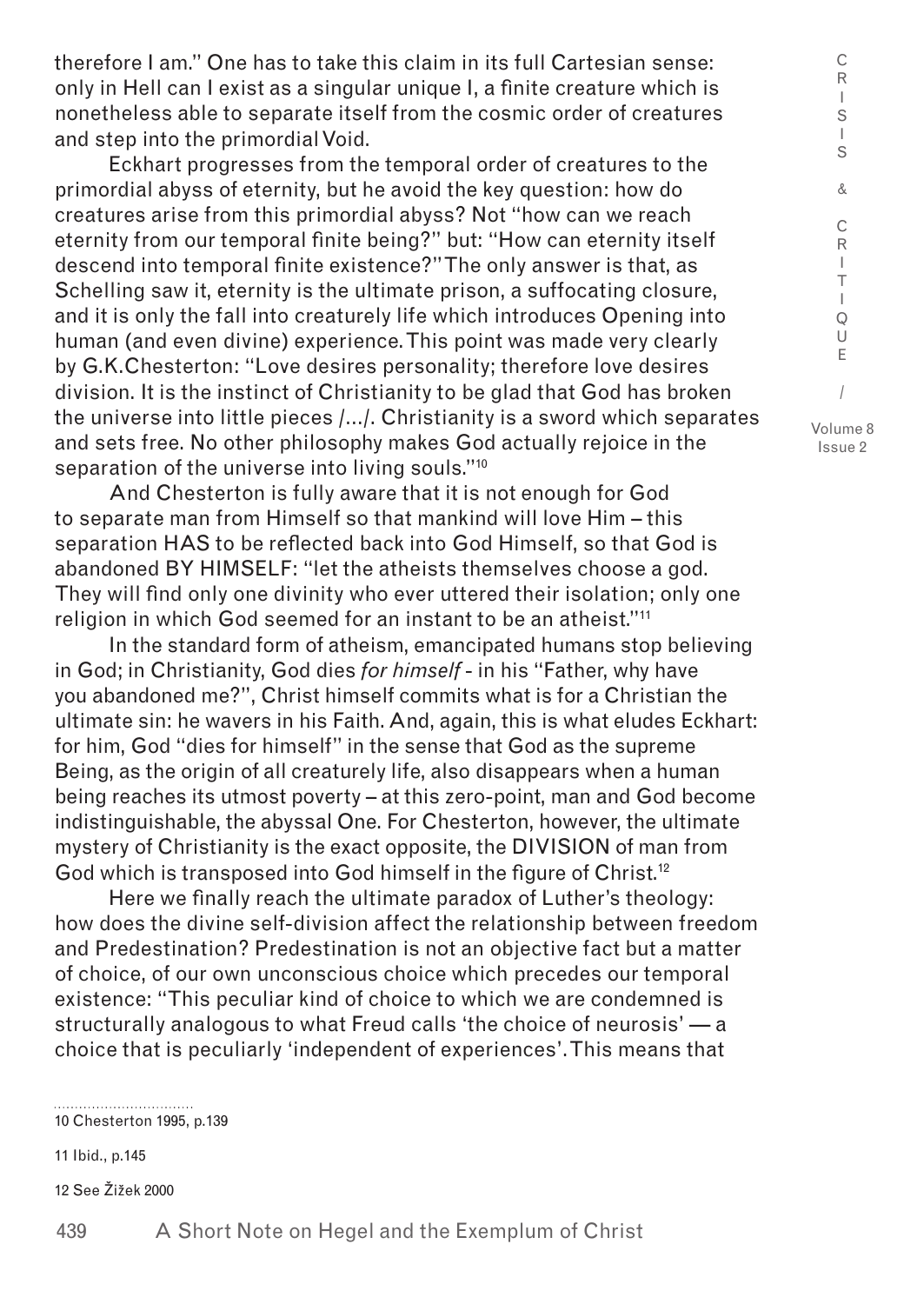in a certain sense the subject is forced to choose its own unconscious: 'This claim that the subject, so to speak, chooses her unconscious . . . is the very condition of possibility of psychoanalysis.'"(162) When Freud says that this forced choice (forced because it always-already happened: we never choose), this choice which is simultaneously impossible and necessary (unavoidable), is "independent of experiences," one should give to this formulation all its Kantian weight: the fact that the choice of neurosis is independent of experience means that it is not an empirical ("pathological," in Kant's sense) choice but a properly transcendental choice that precedes our empirical temporal existence. Kant talks about such an eternal/atemporal choice of our character, and Schelling follows him at this point: if I am evil, I cannot avoid acting in evil ways in my life, such is my character, but I am nonetheless responsible for it because I've chosen it in an atemporal act.

Are we thereby back at our starting point, exemplum as different from examples? The eternal/atemporal choice is, of course, a fiction in the sense that it never takes place in our temporal reality, it is a fictional X presupposed by all our actual acts and choices – and precisely as such, it is THE exemplum of a free choice. Or, to put it in Kantian terms, all our temporal choices can be suspected of being "pathological," not free acts but conditioned by our contingent interests and determinations – only the eternal/atemporal choice is actually free.

R  $\mathbf{I}$ S  $\overline{1}$ S & C R I T  $\mathbf{I}$ Q U E / Volume 8 Issue 2